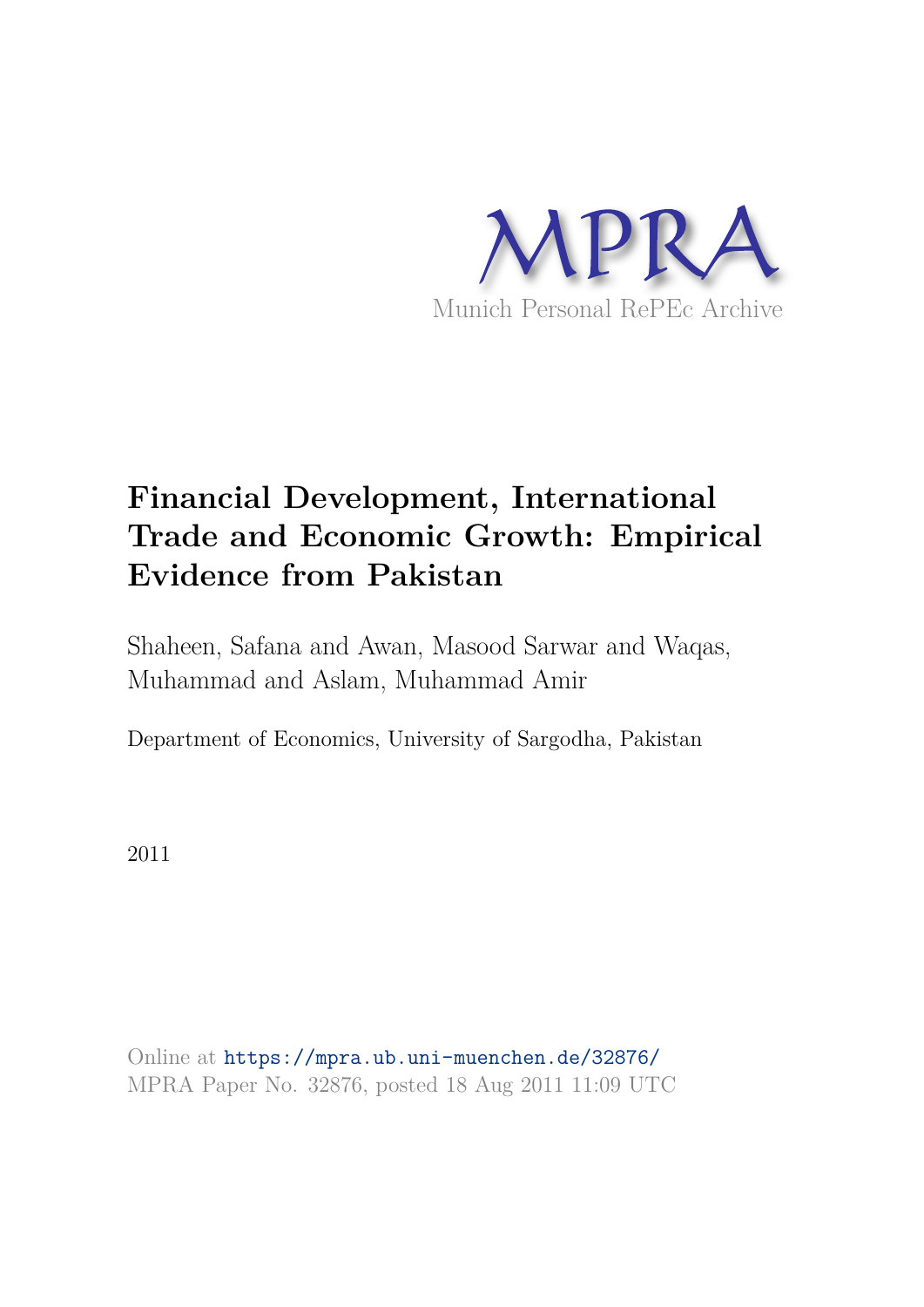## **Financial Development, International Trade and Economic Growth: Empirical Evidence from Pakistan**

#### **Safana SHAHEEN**

*Government Post Graduate Degree College for Women Sargodha*

**Masood Sarwar AWAN** *Department of Economics, University of Sargodha*

**Muhammad WAQAS** *Department of Economics, University of Sargodha*

#### **Muhammad Amir ASLAM**

*Punjab Home Department*

#### **ABSTRACT**

The study utilizes the Autoregressive-distributed lag (ARDL) approach for cointegration and Granger causality test, to explore the long run equilibrium relationship and the possible direction of causality between international trade, financial development and economic growth for the Pakistan economy. Imports plus exports of goods and services is used as a proxy for international trade, while broad money (M2) and gross domestic product (GDP) are used as the proxies for financial development and economic growth, respectively. Result explores a long run relationship between the variables. In case of Pakistan, economy supply leading hypothesis is accepted. Moreover, unidirectional causality is observed from international trade to economic growth and from financial development to international trade.

**Keywords:** Financial development, international trade, economic growth, Pakistan

**JEL codes:** F4, F13, G18, F02

## **1. Introduction**

Investigation of major determinants of economic growth is one of the main issues of development economics. In early literature of development economic, economist relatively paid little attention towards the role of financial development and international trade in economic growth. Development in financial sector is considered as one of the key determinant of financial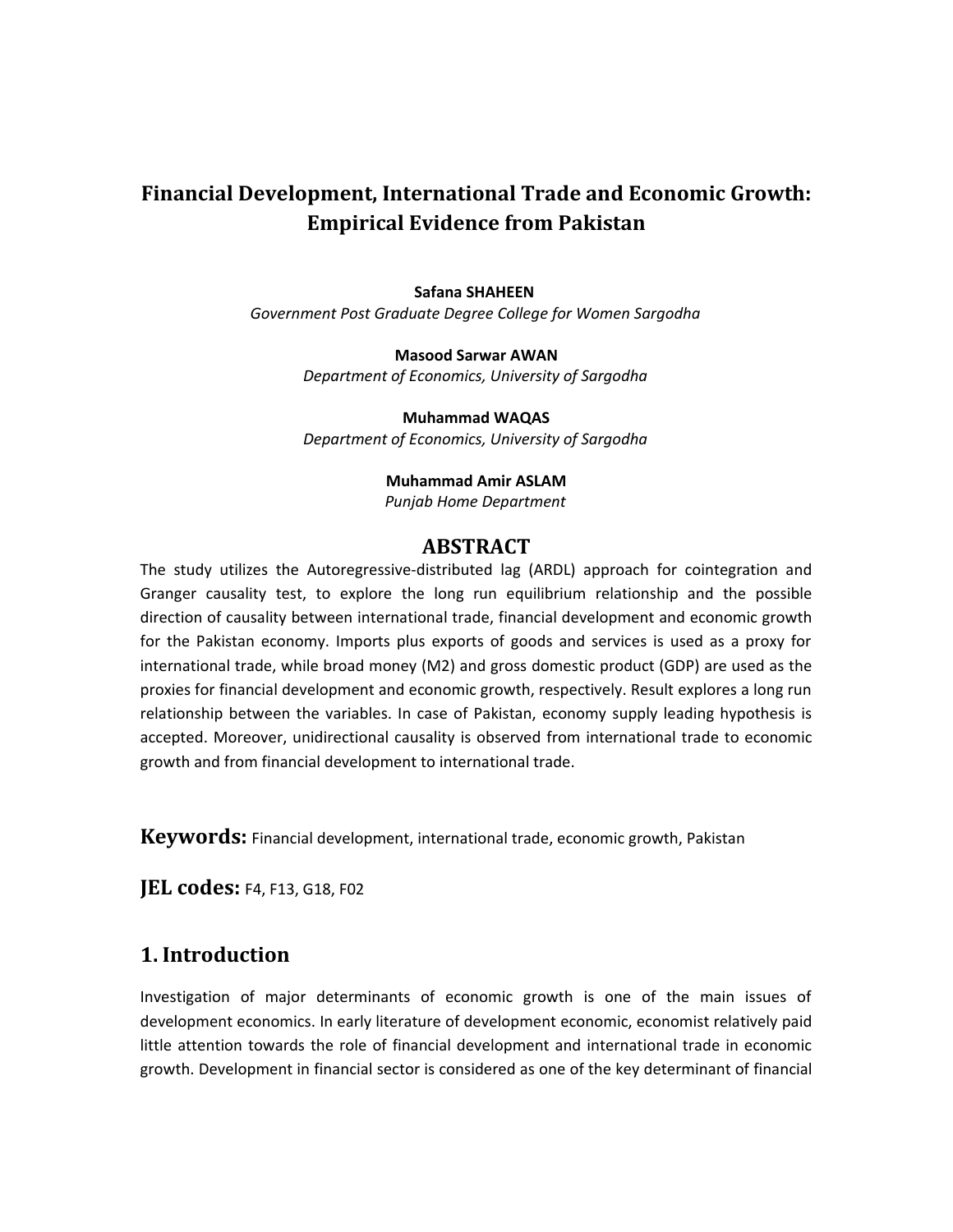liberalization. It is considered as the essence of financial liberalization process. Gurley & Shaw (1955, 1967) and Goldsmith (1969) explored the importance of financial development in economic growth. The seminal debate on this subject can be marked out to Schumpeter (1911) who argued that financial development leads to economic growth. After this a flood of studies has been emerged<sup>1</sup> on this issue. Calderon and Liu (2003) considered that financial development is necessary condition for economic growth. But here the question arises that does financial development cause economic growth or does economic growth cause financial development? In literature, to find out the causality between financial development and economic growth, there are two hypotheses, developed by Pattrick (1966). One is the supply-leading hypothesis (SLH) and the other is demand-following hypothesis (DFH). SLH posited a possible causality from financial development (FD) to Economic growth (EG) and vice versa for DFH. Some studies give support to SLH<sup>2</sup>, while some support to DFH<sup>3</sup>. Now come towards the second argument that International trade is also one of the important determinants of economic growth (Chow, 1987; Xu, 1996; Balaguer and Cantuella-Jorda, 2002; Kletzer and Bardha, 1987) conclude that financial development gives comparative advantage to industrial sector of that country. Hence, financial development and international trade are highly correlated with economic growth.

The purpose of this study is to find out the possible cointegration and causal relationship between international trade, financial development and economic growth in Pakistan economy for the period of 1973-2009. The findings of this study will help the policy makers, whether they should follow financial development or they should follow economic growth, or whether follow both financial development and economic growth at the same time.

Rest study is organized as follows: section two discusses about the data and methodology; section three presents the results and last section gives the conclusion and policy implication.

## **2. Data and Methodology**

Time series annual data for the period of 1973-2009 is used. Data on real imports of goods and services, real imports of goods and services, real gross domestic product, real domestic credit provided by banks and real M2, are gathered from IFS CD-Rom 2009. All the variables are treated in real terms. Augmented Dicky Fuller (ADF) and Phillips Perron (PP) unit root tests are employed in order to check the stationarity of the variables. To explore the long run relationship between variables, bonds test for cointegration under ARDL approach is used. Pesaran and Shin (1996); Pesaran and Pesaran (1997); Pesaran and Smith (1998); and Pesaran et al. (2001) introduced this technique to test the cointegration among variables. The main feature of this approach is that it can be applied whether the series are  $I(0)$  or  $I(1)$ . This approach has an

<sup>1</sup> Patrick (1966), Katkhate (1988, 1972), Shaw (1973), McKinnon (1973), Wijnbergen (1982, 1972), Fry (1986, 1988, 1978), Gupta (1984), Mazuar and Alexander (2001), Chang (2002), Claderon and Liu (2003) and Jenkins and Katircioglu (2010).

 $^2$  McKinnon (1973), King and Levine (1993), Neusser and Kugler (1998), Levine et al. (2000) and Jenkins and Katircioglu (2010).

 $3$  Gurley and Shaw (1967), Goldsmith (1969) and Jung (1986).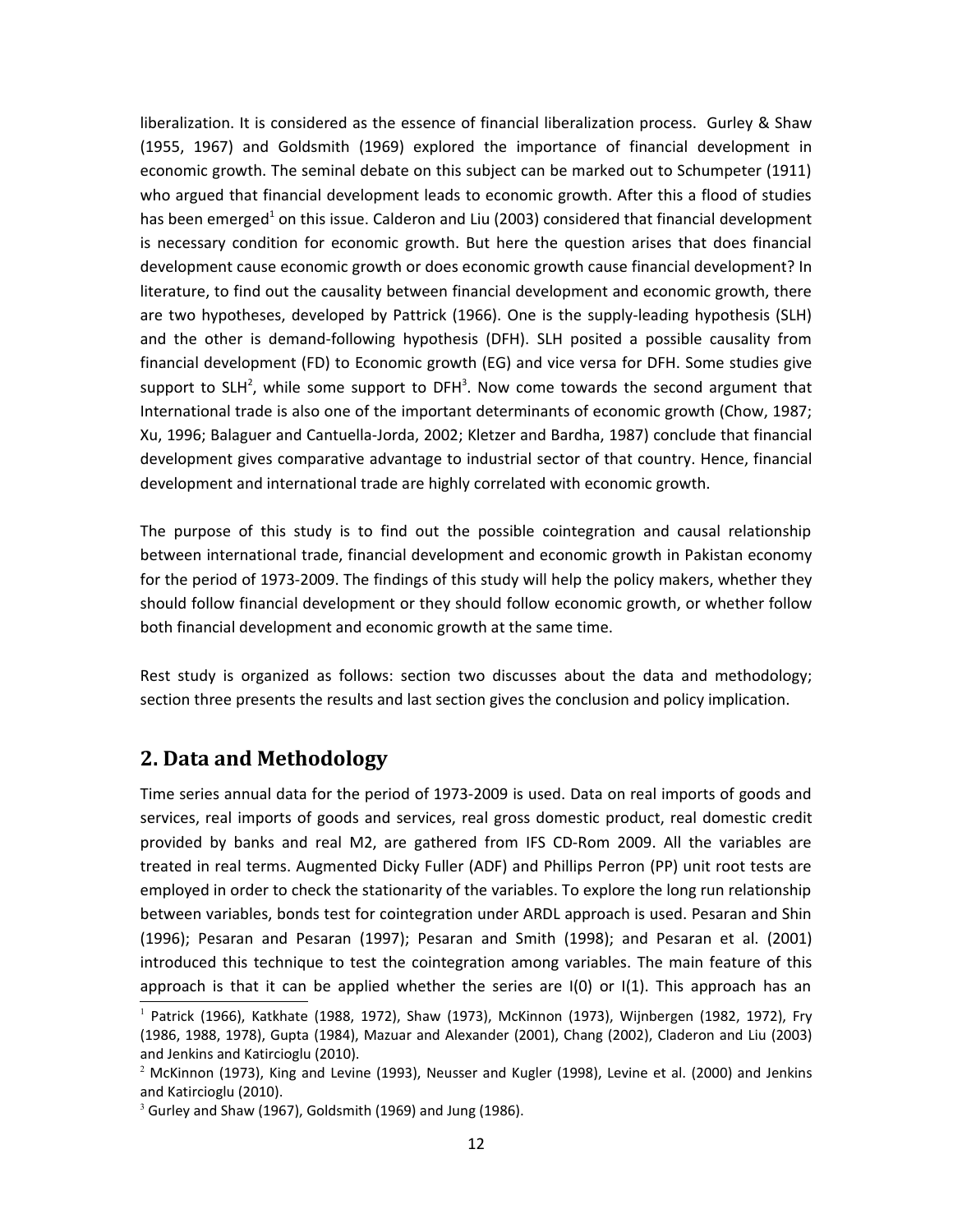advantage on other cointegration test due to certain reasons that this approach is based on OLS method. This approach integrates short run dynamics from long run equilibrium without loosing long run information (Banerjee et al. 1993). This is more flexible approach because it deals with different types of integrating orders, e.g I(0) or I(1) (Pesaran and Pesaran, 1997). In a conditional unrestricted Error Correction Mechanism (ECM), F-statistic or Wald test is used in order to test the significance of lagged levels of the variables (Pesaran et al. 2001). This approach is more significant than other approaches because it is more robust for small samples (Ghatak and Siddiki, 2001). Under this approach the model takes sufficient numbers of lags in order to capture the data generating process in general to specific modelling (Laurenceson and Chai, 2003). This approach also evades the unit root pre-testing (Pesaran et. al. 2001). The main purpose of unit root test is to determine whether series is I(1) or I(0). This approach deals with both I(1) or I(0) so this evades the unit root approach (Bahmani-Oskooee, 2004). It avoids all the things which Johansen's approach has (Waqas et al., 2011). There is no need to determine whether data has deterministic trend or not, optimal lag orders and order of Vector Auto Regressive (VAR). ARDL approach was applied by Pesaran et al. (2001) and Error Correction version of the ARDL is as follows:

$$
DGDP = a_0 + \sum_{i=1}^{2} b_i DGDP_{t-i} + \sum_{i=1}^{2} c_i DMT_{t-i} + \sum_{i=1}^{2} d_i DDC_{t-i} + \sum_{i=1}^{2} f_i DIT_{t-i}
$$
  
\n
$$
+ \partial_1 GDP_{t-1} + \partial_2 DMT_{t-1} + \partial_3 DC_{t-1} + \partial_4 IT_{t-1} ...
$$
  
\n
$$
DMT_t = a_0 + \sum_{i=1}^{2} b_i DMT_{t-i} + \sum_{i=1}^{2} c_i DGDP_{t-i} + \sum_{i=1}^{2} d_i DDC_{t-i} + \sum_{i=1}^{2} f_i DIT_{t-i}
$$
  
\n
$$
+ \partial_1 GDP_{t-1} + \partial_2 DMT_{t-1} + \partial_3 DC_{t-1} + \partial_4 IT_{t-1}
$$
  
\n
$$
DDC_t = a_0 + \sum_{i=1}^{2} b_i DDC_{t-i} + \sum_{i=1}^{2} c_i DGDP_{t-i} + \sum_{i=1}^{2} d_i DMT_{t-i} + \sum_{i=1}^{2} f_i DIT_{t-i}
$$
  
\n
$$
+ \partial_1 GDP_{t-1} + \partial_2 DMT_{t-1} + \partial_3 DC_{t-1} + \partial_4 IT_{t-1} ...
$$
  
\n
$$
DIT_t = a_0 + \sum_{i=1}^{2} b_i DIT_{t-i} + \sum_{i=1}^{2} c_i DGDP_{t-i} + \sum_{i=1}^{2} d_i DMT_{t-i} + \sum_{i=1}^{2} e_i DDC_{t-i}
$$
  
\n
$$
+ \partial_1 GDP_{t-1} + \partial_2 DMT_{t-1} + \partial_3 DC_{t-1} + \partial_4 IT_{t-1} ... ...
$$

### **3. Results and discussion**

Table 1 gives the results of ADF and PP, commonly used unit root tests. All the variables are stationary at first difference under both tests, except GDP and MT. Under ADF results GDP is stationary at first difference but in PP it is not stationary. The study preferred ADF test result and considered GDP stationary at first difference. MT is stationary at level under ADF result but PP result shows that MT is stationary at first difference. Study again preferred ADF and deals MT at level.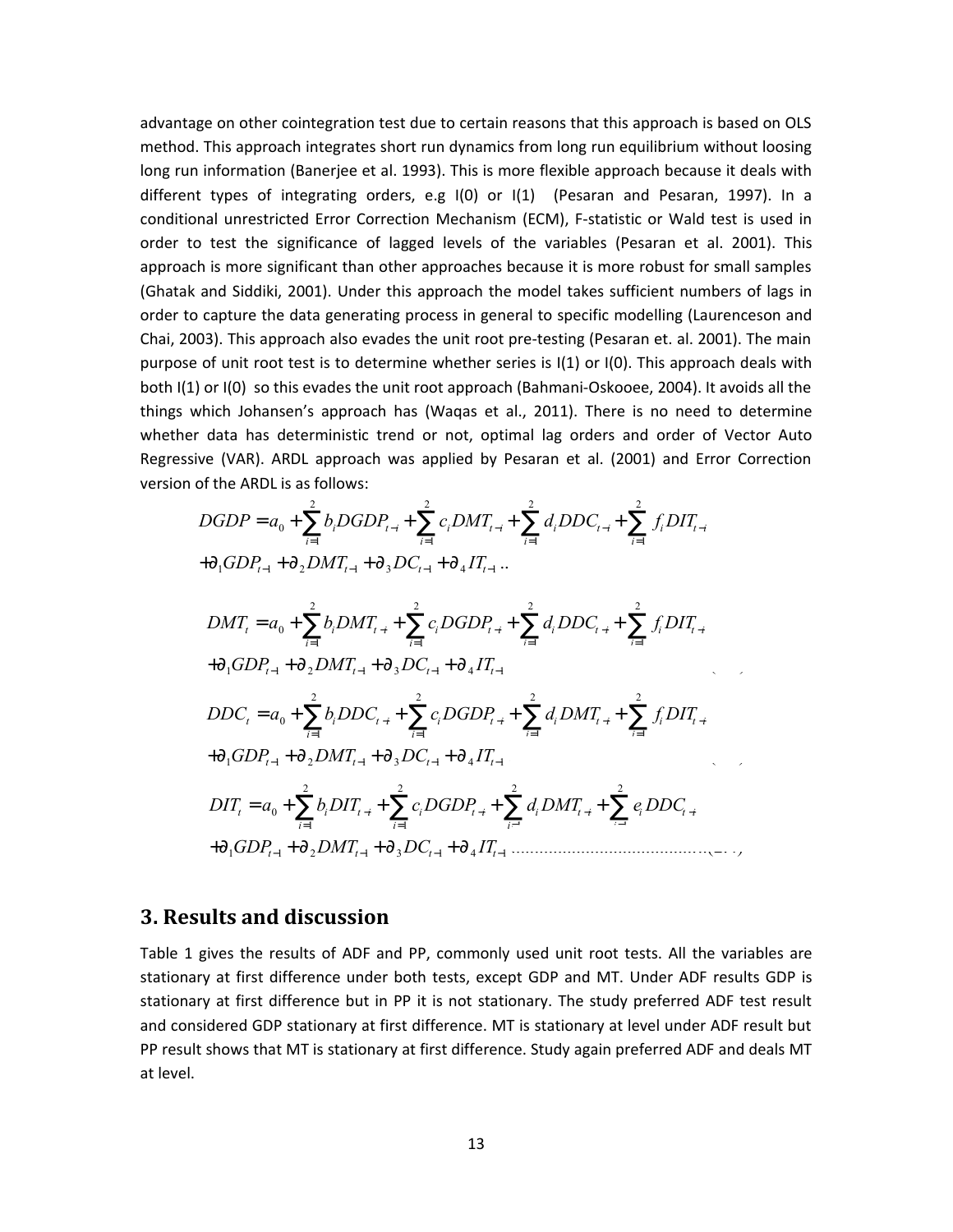| Variables     | <b>ADF</b> |    |                   |    | <b>PP</b> |       |             |       |
|---------------|------------|----|-------------------|----|-----------|-------|-------------|-------|
|               |            |    | With trend        |    |           |       |             |       |
|               | Level      | P* | <b>Difference</b> | P* | Level     | $Q^*$ | Difference  | $Q^*$ |
| DC            | $-2.597$   | 3  | $-3.615**$        |    | $-2.083$  | 8     | $-3.874**$  | 1     |
| GDP           | $-3.013$   | 1  | $-6.072***$       | 3  | $-2.529$  | 7     | $-2.824$    | 3     |
| IT            | $-2.400$   | 1  | $-3.352*$         |    | $-3.120$  | 6     | $-5.596***$ | 1     |
| <b>MT</b>     | $-3.832**$ | 3  | $-3.816$          | 4  | $-2.998$  | 4     | $-3.971***$ | 2     |
| Without trend |            |    |                   |    |           |       |             |       |
| DC.           | $-0.436$   | 4  | $-3.641***$       |    | 0.196     | 9     | $-3.933***$ | 3     |
| GDP           | 1.217      | 2  | $-5.299***$       | 2  | 2.082     | 4     | $-2.913**$  | 7     |
| IT            | $-0.544$   | 2  | $-3.485***$       |    | $-1.272$  | 3     | $-5.796***$ | 3     |
| MT            | $-0.267$   | 2  | $-3.892***$       | 3  | 0.106     | 5     | $-4.019***$ | 3     |

**Table 1 ADF and PP unit root tests**

*Notes: DC is real banking sector's domestic credit; GDP is real gross domestic product; IT is real imports plus export of goods and services and MT is real broad money. P\* shows the maximum lag length, as determined by using AIC. Under PP test Q\* shows Newey-West Bandwith, as determined by Bartlett-Kernel.*

*\*\*\* shows 99% significance level; \*\* shows 95% significance level and \* represents 90% significance level.*

The ARDL cointegration approach is used in order to explore the long run equilibrium relationship among variables. ARDL approach is adopted because three variables are stationary at first difference and one is stationary at level. Table 2 shows the results of bonds test for cointegration. Results illustrated the long run relationship between the variables because the Fstatistics lies above upper bonds.

| Variables             | <b>F-Statistics</b> | Conclusion       |  |
|-----------------------|---------------------|------------------|--|
|                       |                     | (HO)             |  |
| F (GDP/MT, DC, IT)    | $3.4230***$         | Conitegration    |  |
| F (MT/GDP, DC, IT)    | 4.8524***           | Conitegration    |  |
| F (DC/GDP, MT, IT)    | $1.7579*$           | No Conitegration |  |
| $F$ (IT/GDP, DC, MT,) | $2.1971*$           | No Conitegration |  |

**Table 2 Results of bonds test for cointegration**

*Note: AIC and SBC were used for the lag length. \* Indicates that the statistic lies below the lower bound, \*\* it falls within the lower and upper bounds and \*\*\* it lies outside the upper bound.*

Moreover, financial development and credit disbursed by commercial banks are positively related with economic growth, which shows that financial development and disbursement of credit by domestic banks increased economic growth. International trade is negatively related with economic growth (Table 3).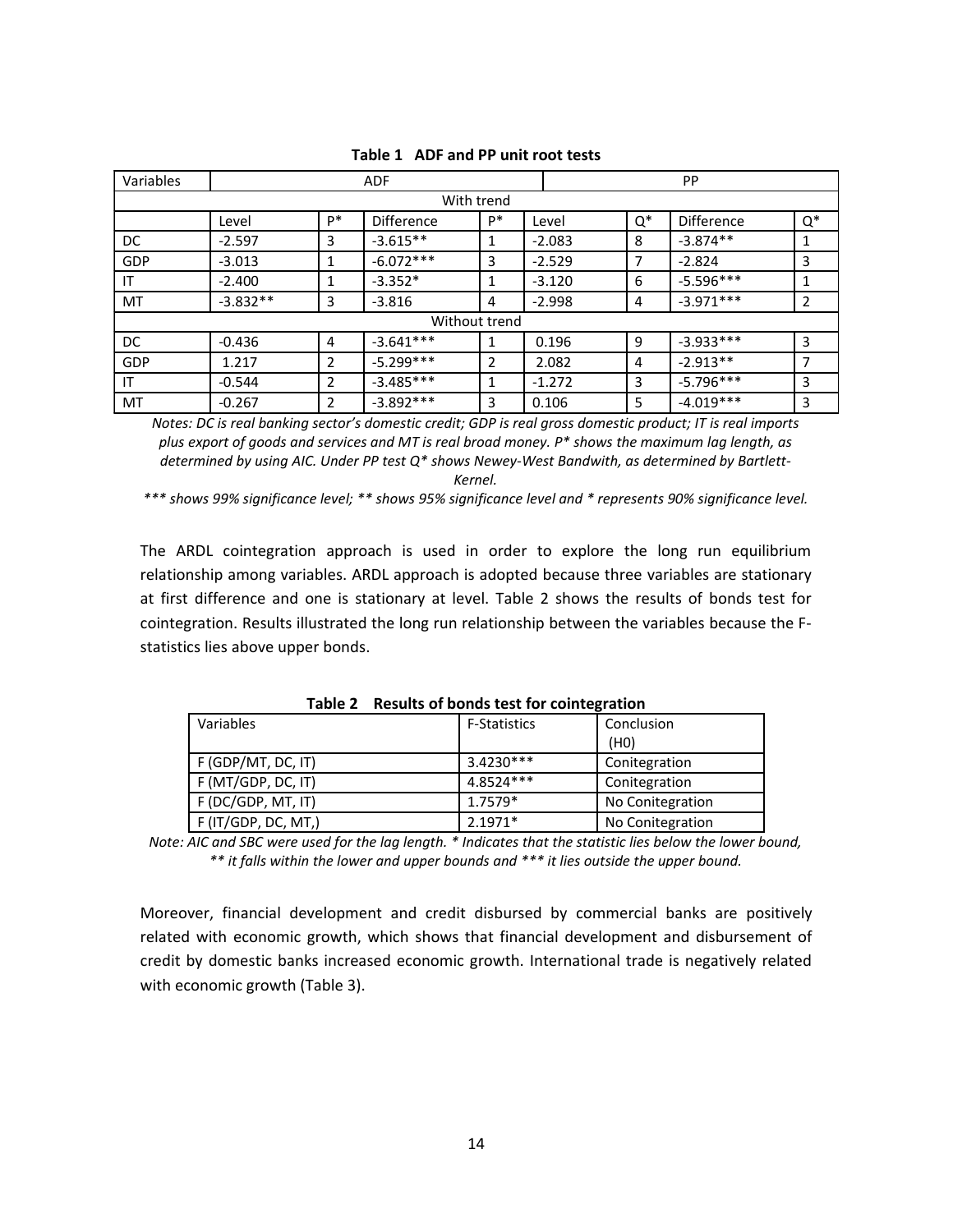| Estimated Long Run Coefficients using the ARDL Approach           |              |                       |  |  |
|-------------------------------------------------------------------|--------------|-----------------------|--|--|
| ARDL (1,0,0,0) selected based on Schwarz Bayesian Criterion (SBC) |              |                       |  |  |
| Variables                                                         | Coefficient  | <b>Standard Error</b> |  |  |
| Constant                                                          | 2.8684 ***   | 1.1382                |  |  |
| . IT                                                              | $-1.1374***$ | 0.0670                |  |  |
| DC.                                                               | $0.39447***$ | 0.0685                |  |  |
| MT                                                                | $1.5236***$  | 0.7357                |  |  |

**Table 3 Long run estimates**

*Note: GDP is dependent variable.*

*\*\*\* shows 1% significance level; \*\* shows 5% significance level and \* represents 10% significance level.*

The next step is to estimate the short run dynamics among variables. ECM model is estimated, associated with long run estimates we obtain from SBC-ARDL (1,0,0,0). Coefficient of error correction is significant and negative in sign, which shows speed of convergence towards equilibrium. Large value of ECM term shows slow speed of convergence towards equilibrium and vice versa, after once shocked. Coefficients of financial development and credit disbursed by domestic banks are positively significantly related with economic growth. Moreover, international trade significantly negatively affects the economic growth (Table 4).

| וטאוט די הכפטונט טו בווטו כטווכננוטוו וויוטטכו              |         |               |                       |         |  |  |
|-------------------------------------------------------------|---------|---------------|-----------------------|---------|--|--|
| Error Correction Representation for the Selected ARDL Model |         |               |                       |         |  |  |
| ARDL(1,0,0,0) selected based on Schwarz Bayesian Criterion  |         |               |                       |         |  |  |
| Variables                                                   |         | Coefficient   | <b>Standard Error</b> | T-Ratio |  |  |
| Constant                                                    |         | $-0.30648$    | 0.2518                | 0.161   |  |  |
| dDC                                                         |         | 0.0497        | 0.0288                | 1.725   |  |  |
| dMT                                                         |         | 0.1923        | 0.0829                | 2.319   |  |  |
| dIT                                                         |         | $-0.1435$     | 0.0523                | 2.743   |  |  |
| $ECM(-1)$                                                   |         | $-0.1262$     | 0.0615                | 2.052   |  |  |
| R-Squared                                                   | 0.51287 | R-Bar-Squared | 0.48672               |         |  |  |
| S.E. of Regression<br>0.030033                              |         | F-stat.       | 3.1498[.029]          |         |  |  |
| DW-statistic                                                | 1.9025  |               |                       |         |  |  |

#### **Table 4 Results of Error Correction Model**

*Note: R-Squared and R-Bar-Squared measures refer to the dependent variable dGDP and in cases, where the error correction model is highly restricted, these measures could become negative.*

Brown et al. (1975) proposed two tests Cumulative Sum and Cumulative Sum of Square, to check the structural stability. CUSUM test captured the systematic changes in regression coefficients, while CUSUMSQ detain the departure of parameters from constancy. Hence, parameter consistency is checked by using these two tests. Following graphs shows the stability of model for whole sample because the residuals are within 5% critical bonds (Figure1 and Figure 2).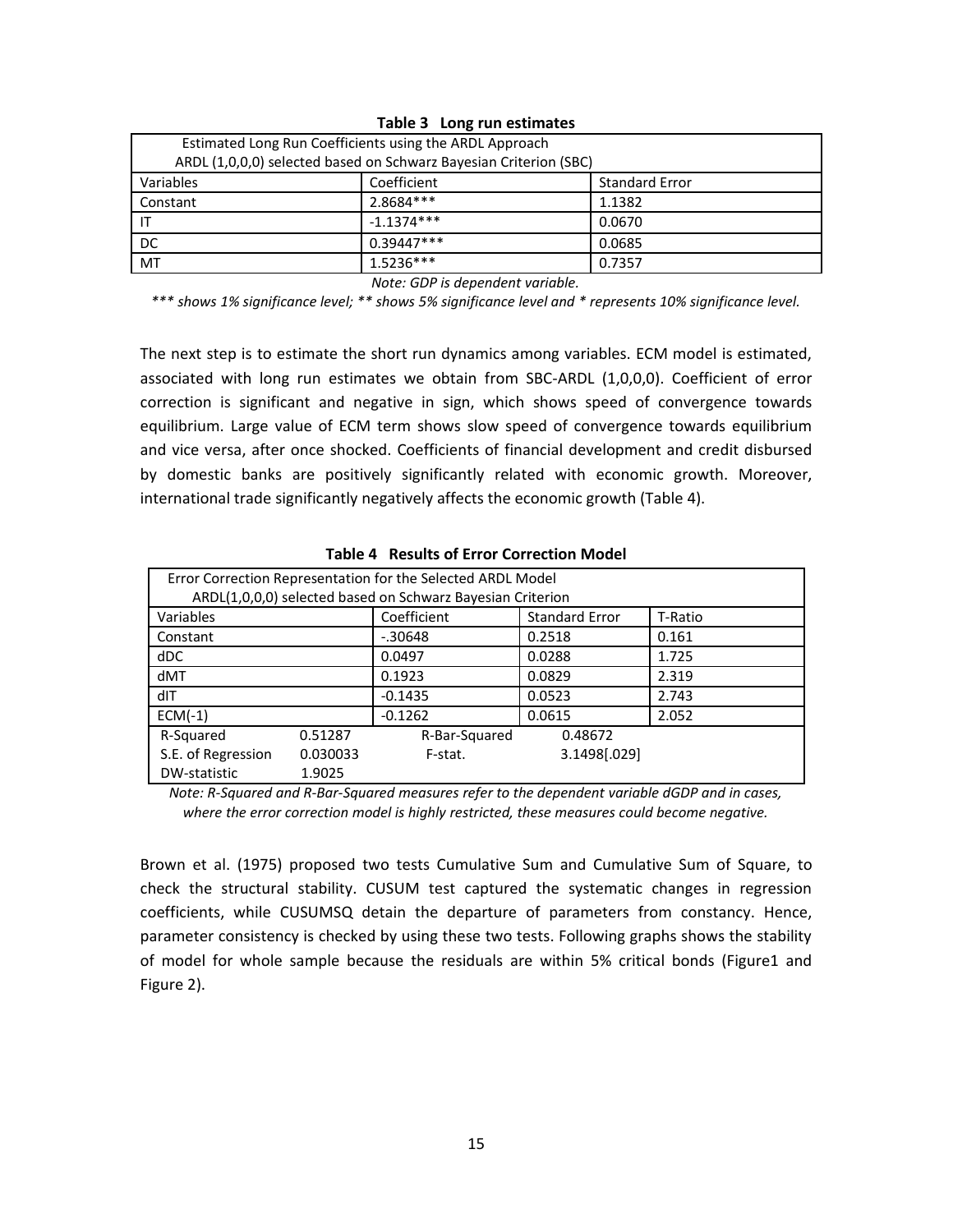

**Figure 1 Cumulative Sum of Recursive Residual**

*The straight line represent critical bonds at 5% significance level*

#### **Figure 2 Cumulative Sum of Square Recursive Residual**



*The straight line represent critical bonds at 5% significance level*

| Pair wise Granger Causality Tests |             |             |                      |  |  |
|-----------------------------------|-------------|-------------|----------------------|--|--|
| Null Hypothesis:                  | F-Statistic | Probability | Conclusion           |  |  |
| GDP does not Granger Cause DC     | 2.40498     | 0.10746     | GDPDC                |  |  |
| DC does not Granger Cause GDP     | 0.46858     | 0.63039     |                      |  |  |
| IT does not Granger Cause DC      | 2.30679     | 0.11698     | ITDC                 |  |  |
| DC does not Granger Cause IT      | 2.15711     | 0.13326     |                      |  |  |
| MT does not Granger Cause DC      | 2.47097     | 0.10153     | MTDC                 |  |  |
| DC does not Granger Cause MT      | 1.75842     | 0.18962     |                      |  |  |
| IT does not Granger Cause GDP     | 11.2258     | 0.00023     | IT $\rightarrow$ GDP |  |  |
| GDP does not Granger Cause IT     | 2.86387     | 0.07273     |                      |  |  |
| MT does not Granger Cause GDP     | 7.40269     | 0.00244     | $MT \rightarrow GDP$ |  |  |
| GDP does not Granger Cause MT     | 0.26231     | 0.77102     |                      |  |  |
| MT does not Granger Cause IT      | 12.2273     | 0.00013     | $MT \rightarrow IT$  |  |  |
| IT does not Granger Cause MT      | 0.92838     | 0.40625     |                      |  |  |

**Table 5 Results of Pair wise Granger Causality Tests**

According to the obtained results supply-leading hypothesis is accepted in case of Pakistan, because there is unidirectional causality among financial development and economic growth. The results are in line with Khan et al. (2005); Anwar et al. (2011). Moreover, unidirectional causality is observed from international trade to economic growth and from financial development to international trade (Table 5).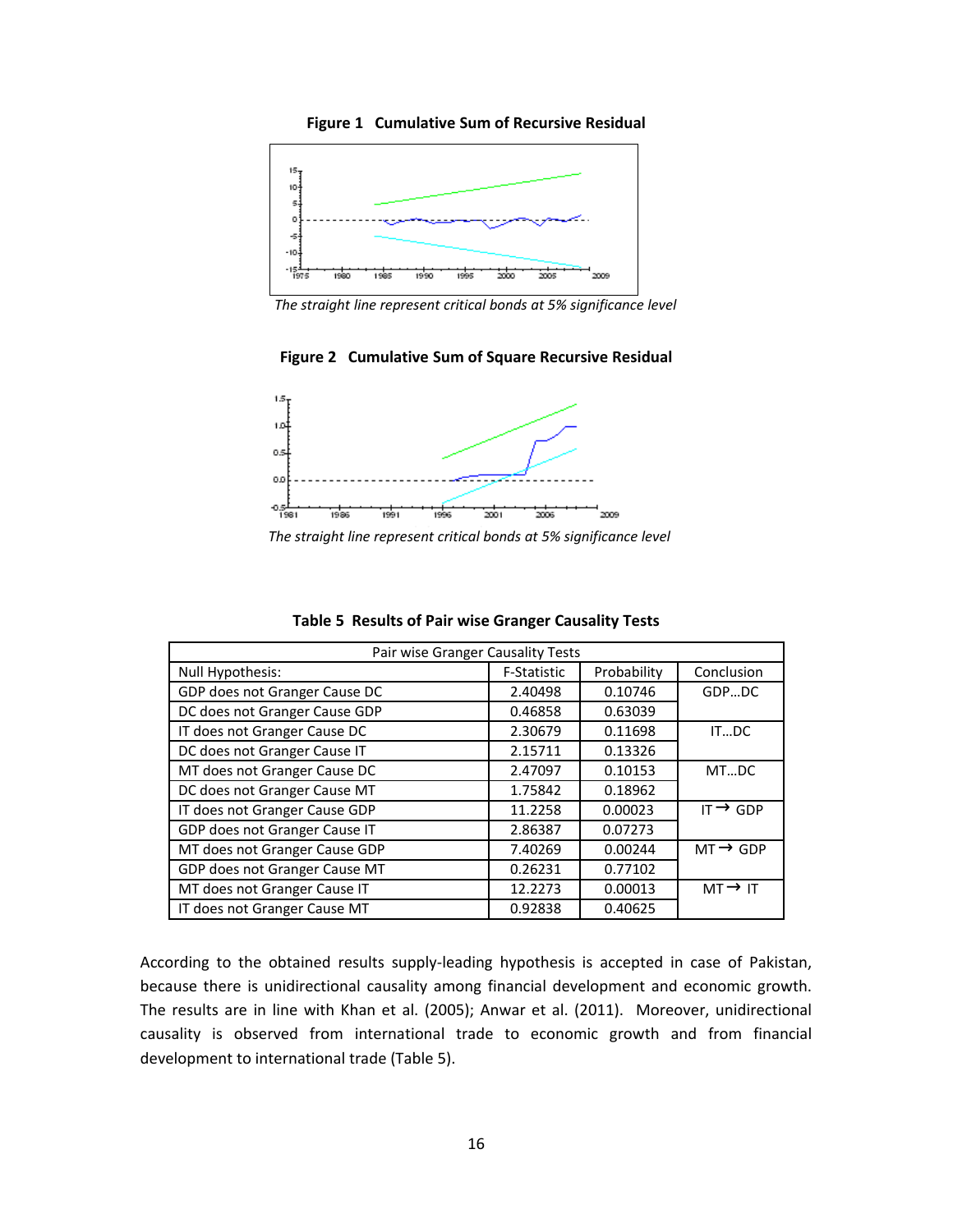## **4. Conclusions**

The aim of this study is to check the possible direction of causality and long run equilibrium between economic growth, financial development and international trade using the annual data for the period of 1973-2009. ADF and PP unit root test results shows that GDP, IT and DC are I(1), while broad money is I(0). Bonds test for cointegration result shows a long run relationship between financial development, international trade, domestic credit and economic growth. Granger causality test results reveals unidirectional causality from financial development to economic growth, from international trade to economic growth and from financial development to international trade. As a final point, this study rejected the demand following hypothesis in case of Pakistan. Findings of this study enlighten that in order to stimulate economic growth, financial development must be enhanced, e.g development of financial institutions and stock markets. Moreover, steps for financial sector liberalizations must be taken and attention should be given to long run policies.

#### **References**

- Anwar, S.; Shabir, G.; Hussain, Z., 2011. Relationship between Financial Sector Development and Sustainable Economic Development: Time Series Analysis from Pakistan. International Journal of Economics and Finance, Vol. 3, pp: 262-270.
- Balaguer, J.; Cantavella-Jorda, M., 2002. Tourism as a long-run economic growth factor: the Spanish Case. Applied Economics, Vol. 34, pp: 877–84.
- Banerjee, V.; Newman, A.F., 1993. Occupational Choice and the Process of Development. Journal of Political Economy, Vol. 101, pp:274-298.
- Bahmani-Oskooee, M.; Nasir, A., 2004. ARDL Approach to Test the Productivity Bias Hypothesis. Review of Development Economics J., Vol. 8, pp: 483-488.
- Brown, J. C.; Dryburgh, J. R.; Ross, S. A., and Dupre, J., 1975. Identification and actions of gastric inhibitory polypeptide. Recent Progress in Hormone Research, Vol. 31, pp:487-532.
- Calderon, C.; Liu, L., 2003. The direction of causality between financial development and economic growth. Journal of Development Economics, Vol. 72, pp: 321–34.
- Chang, T., 2002. Financial development and economic growth in mainland China: a note on testing demand following or supply-leading hypothesis. Applied Economic Letters, Vol. 9, pp:869–73.
- Chow, P. C. Y., 1987. Causality between export growth and industrial development: empirical evidence from the NICs. Journal of Development Economics, Vol. 26, pp:55–63.
- Ghatak, S.; Siddiki, J. U., 2001. The use of the ARDL approach in estimating virtual exchange rates in India. Journal of Applied Statistics, Vol.28, pp:573-583.
- Goldsmith, R.W., 1969. Financial Structure and Development. New Haven, CT: Yale University Press.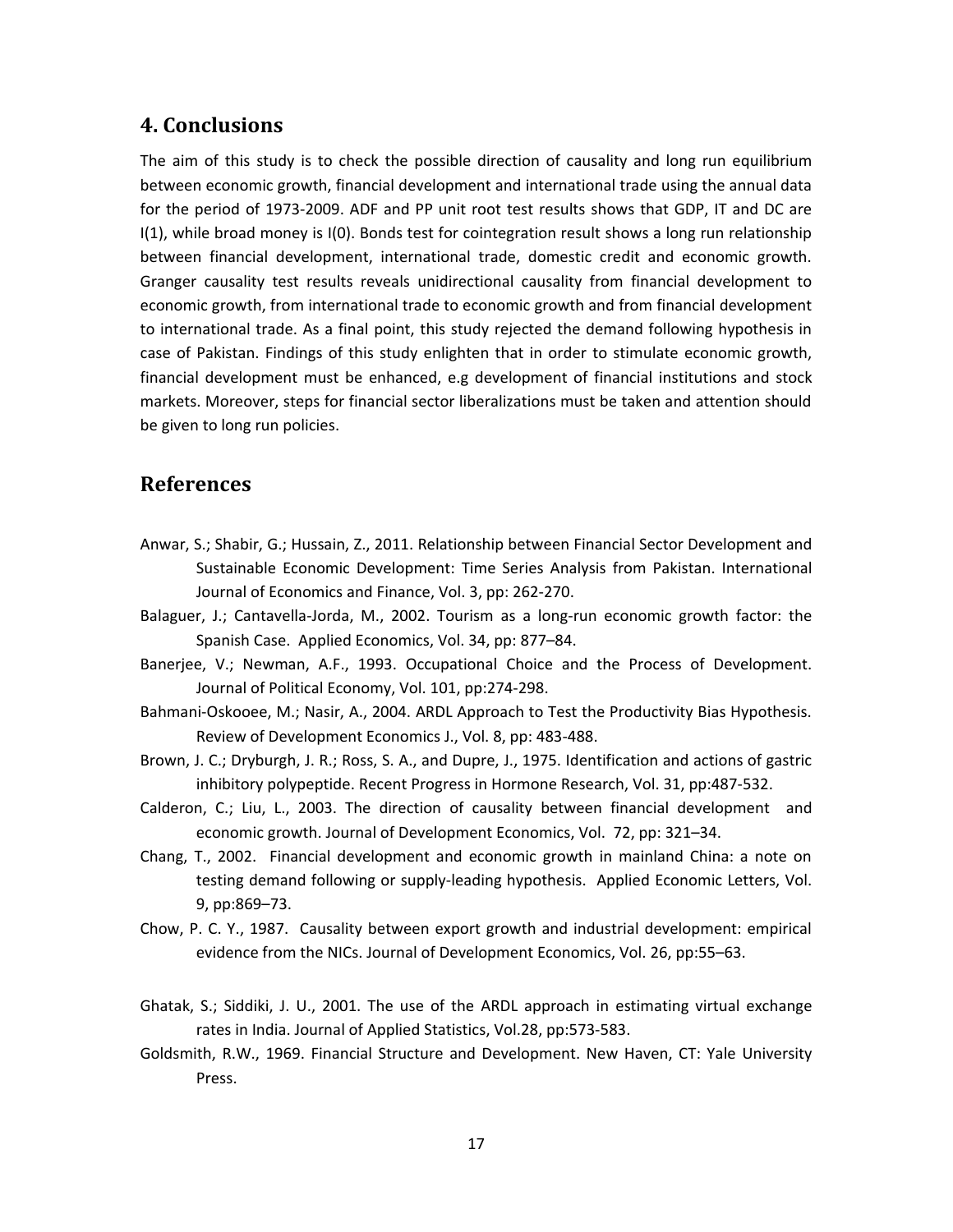- Gurley, J.; Shaw, E., 1955. Financial aspects of economic development. The American Economic Review, Vol. 45, pp: 515–38.
- Gurley, J.; Shaw, E., 1967. Financial structure and economic development. Economic Development and Cultural Change, Vol. 34, pp: 333–46.
- Gupta, K. L., 1984. Finance and Economic Growth in Developing Countries. London: Croom Helm.
- Jenkıns, H. P.; Katırcıoglu, S. T., 2010. The bounds test approach for Cointegration and causality between financial development, international trade and economic growth: the case of Cyprus. Applied Economics, Vol. 42, pp: 1699–1707.
- Jung, W. S., 1986. Financial development and economic growth: international evidence. Economic Development and Cultural Change, Vol.34, pp:336–46.
- Khan, M.A., 2010. Financial Development and Economic Growth in Pakistan: Evidence Based on Autoregressive Distributed Lag (ARDL) Approach. South Asia Economic Journal, Vol. 9, pp:375–391.
- Khatkhate, D. R., 1972. Analytic basis of the working of monetary policy in less developed countries. IMF Staff Papers, Vol. 19, pp:533–58.
- Khatkhate, D. R., 1988. Assessing the impact of interest rate in LDCs. World Development, Vol. 16, pp:557–88.
- King, R. G.; Levine, R., 1993. Finance and growth: Schumpeter might be right. Quarterly Journal of Economics, Vol. 108, pp: 717–38.
- Kletzer, K.; Bardhan, P., 1987. Credit markets and patterns of international trade. Journal of Development Economics, Vol. 27, pp:57–70.
- Laurenceson, J., and Chai. J., 2003. Economic development and financial reform in China. Edward Elgar, Cheltenham.
- Levine, R., Loayza, N.; Beck, T., 2000. Financial intermediation and growth: causality analysis and causes. Journal of Monetary Economics, Vol. 46, pp: 31–77.
- McKinnon, R.I., 1973. Money and Capital in Economic Development. Washington D.C.: The Brookings Institution.
- Mazuar, E. A.; Alexander, W. R. J., 2001. Financial sector development and economic growth in New Zealand. Applied Economic Letters, Vol. 8, pp: 545–49.
- Neusser, K.; Kugler, M., 1998. Manufacturing growth and financial development: evidence from OECD Countries. Review of Economics and Statistics, Vol. 80, pp:638–46.
- Patrick, H. T., 1966. Financial development and economic growth in underdeveloped economies. Economic Development and Cultural Change, Vol. 14, pp:174–89.
- Pesaran, M. H., Shin, Y.; Smith, R. J., 2001. Bounds testing approaches to the analysis of level relationships. Journal of Applied Econometrics, Vol. 16, pp:289–326.
- Pesaran, M.H. and Pesaran, B., 1997. Working with Microfit 4.0: Interactive Econometric Analysis, Oxford University Press.
- Pesaran, M. H. and Smith, R. P., 1998. Structural Analysis of Cointegrating VARs. Journal of Economic Surveys, Vol. 12, pp:471-505.
- Pesaran, M. H., and Shin, Y., 1996. Cointegration and speed of convergence to equilibrium. Journal of Econometrics, Vol.71, pp:117-143.